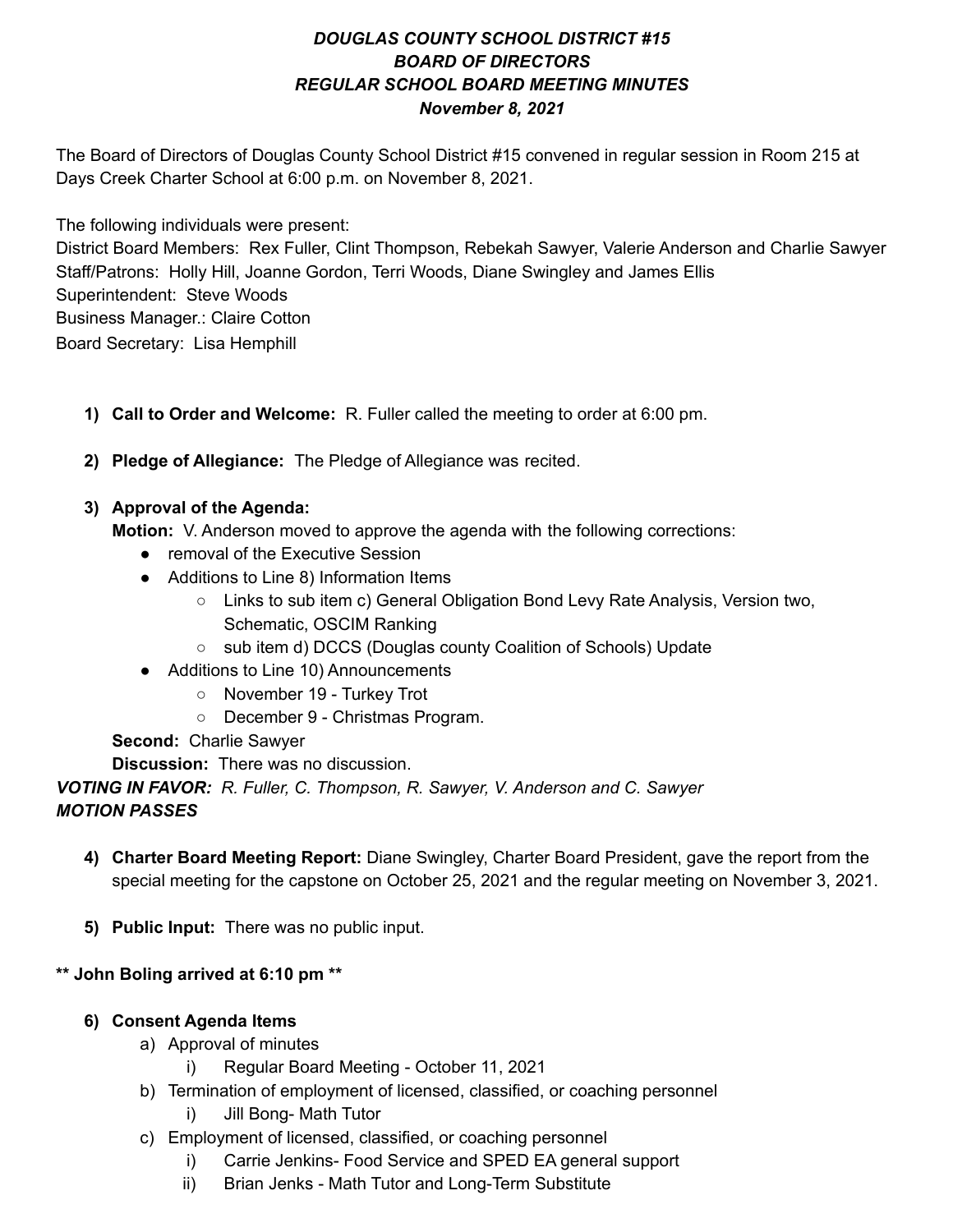d) Approve CO-OP with Riddle for wrestling

**Motion:** V. Anderson moved to approve the consent agenda items as listed above. **Second:** CT

**Discussion:** There was some discussion regarding exceptions for the COVID vaccine, ineligibility for employment, correspondence regarding a course of action regarding Jill Bong, Oregon Department of Education Fair Dismissal Appeals Board, mandate regarding COVID 19, fines for not following the mandates, multiple meetings and attempts to try to retain employment, 3 students interested in wrestling and district's responsibility with the co-op.

## *VOTING IN FAVOR: R. Fuller, C. Thompson, R. Sawyer, V. Anderson, C. Sawyer and J. Boling MOTION PASSES*

**7) Monthly Financial Summary Report and Voucher Report:** Claire Cotton, Business Manager, gave the report with the following highlights: state school fund is at a higher level than budgeted, enrollment updated to 205 students, expenditures are estimated and conservative, district will spend approximately \$430,099 less than budgeted due to grant dollars and the district is still spending some grant money from previous years. There was also some discussion regarding the voucher report. The following items were discussed: property tax payment, purchase of alarm clocks and Fitbits, the water system still leaking, very low flow at spring and in the holding tank, cost of drilling a well versus chance of it being a dry well, significant water leaks on campus scheduled to be repaired and the Rainwater donation.

### **8) Information Items**

- a) Enrollment Update: The current enrollment is 209 students.
- b) COVID Update
	- i) ODE Guidance Ready Schools, Safe Learners Resiliency Framework
	- ii) Response to October 18 mandate

S. Woods gave the COVID update and it included the following highlights: angst on both sides of the vaccine mandate, the process to make the vaccine mandated is fairly lengthy, possibility of the federal government having a mandate, a handful of districts who are stating students have to be vaccinated and Steve's stance and his encouragement to the board is to stay neutral and give information if asked.

- c) General Obligation Bond Levy Rate Analysis, Version two, Schematic, OSCIM Ranking S. Woods stated that all conversation with faculty, parents and previous board members have revolved around three major tenants: a place for students to go during inclement weather that will alleviate the conflict of having recess inside and scheduled PE classes, an area for sports practice for Middle School athletes and a larger and updated cafeteria that the community can also use. S. Woods then turned the floor over to Claire Cotton. Claire went over the Bond Levy Rate Assessment by Piper Sandler and pointed out that interest rates are at an all time low. There was some discussion regarding assessed value, which we are taxed on and market value and the growth of the assessed and market value not matching, the estimated scenarios presented were conservatively done, a possible board resolution to allow the public to use the facility at no cost, farm and ranch areas taxed differently, ranking at #35 for the OSCIM grant, probability of qualifying for the grant, December 15 deadline to apply for the grant and we would know by December 31, 2021, apply for the grant and see if we are approved and then to start campaigning, other entities may give funds towards a community center, proposed schematic of new building, possibility of a second floor for classrooms, priority ranking and the approximate cost of 5.9 - 6.8 million to build the proposed facility.
- d) DCCS (Douglas County Coalition of Schools) Update:

S. Woods reported that several months ago when Governor Brown tried to power grab with mandating, the Douglas County school districts met and shared a desire to maintain local control and to have a voice in Salem. He stated that conversations are taking place and paperwork is in the process for this to happen.